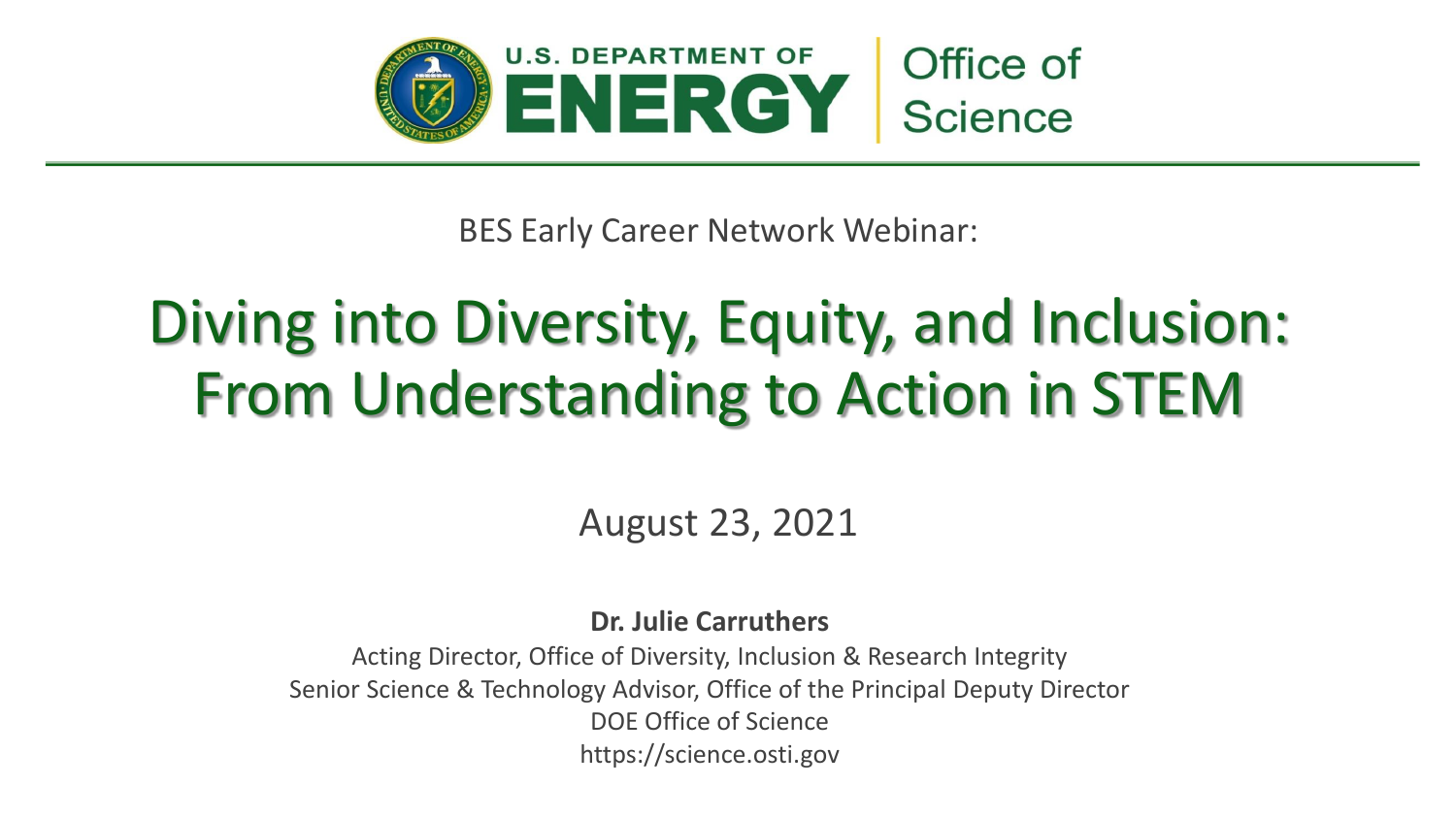## Trends in STEM – and the U.S. Population

| (ACS, 2020)                           | <b>Chemistry Faculty</b><br>at Top 50 Schools | <b>Chemistry Ph.D.</b><br><b>Recipients</b> | <b>Total Population*</b> |
|---------------------------------------|-----------------------------------------------|---------------------------------------------|--------------------------|
| <b>White, non-Hispanic</b>            | 78.5%                                         | 74.1%                                       | 60.5%                    |
| <b>Black or African American</b>      | 1.6%                                          | 4.5%                                        | 13.4%                    |
| <b>American Indian/ Alaska Native</b> | 0.3%                                          | 0.2%                                        | 1.3%                     |
| <b>Asian/ Pacific Islander</b>        | 16.1%                                         | 10.3%                                       | 6.1%                     |
| Multiracial                           | 0.3%                                          | 2.5%                                        | 2.7%                     |
| Hispanic/Latino/Latina                | 3.3%                                          | 6.2%                                        | 18.3%                    |
| <b>Women</b>                          | 20%                                           | 41%                                         | 50.8%                    |

These data don't help understand the intersectionality.

The demographics of the U.S. are changing: Over 50% of those under 17 are people of color.

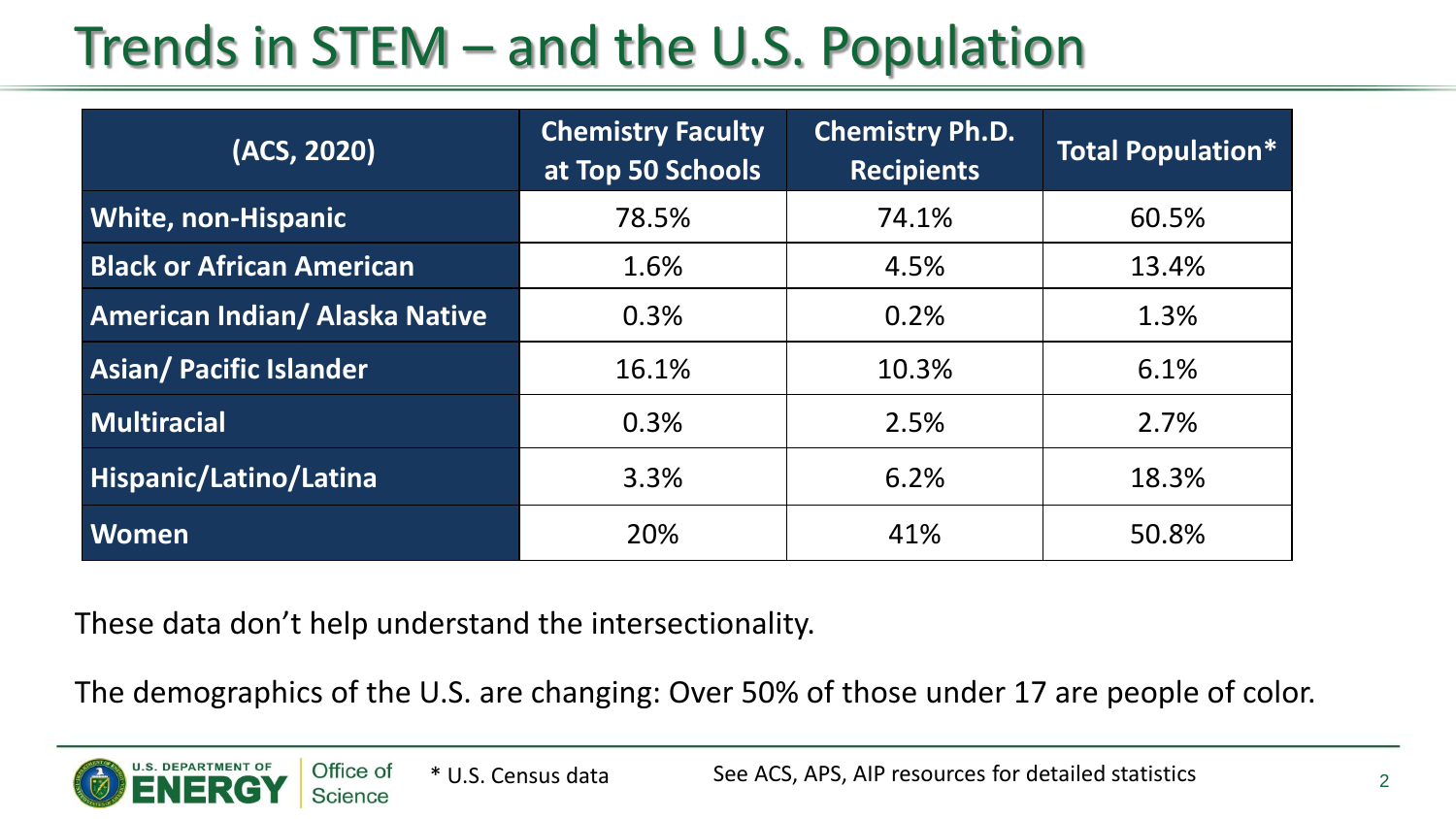#### DOE National Lab Demographics: Research/Technical Management



https://nationallabs.org/staff/diversity/ (**NLDC Website**)

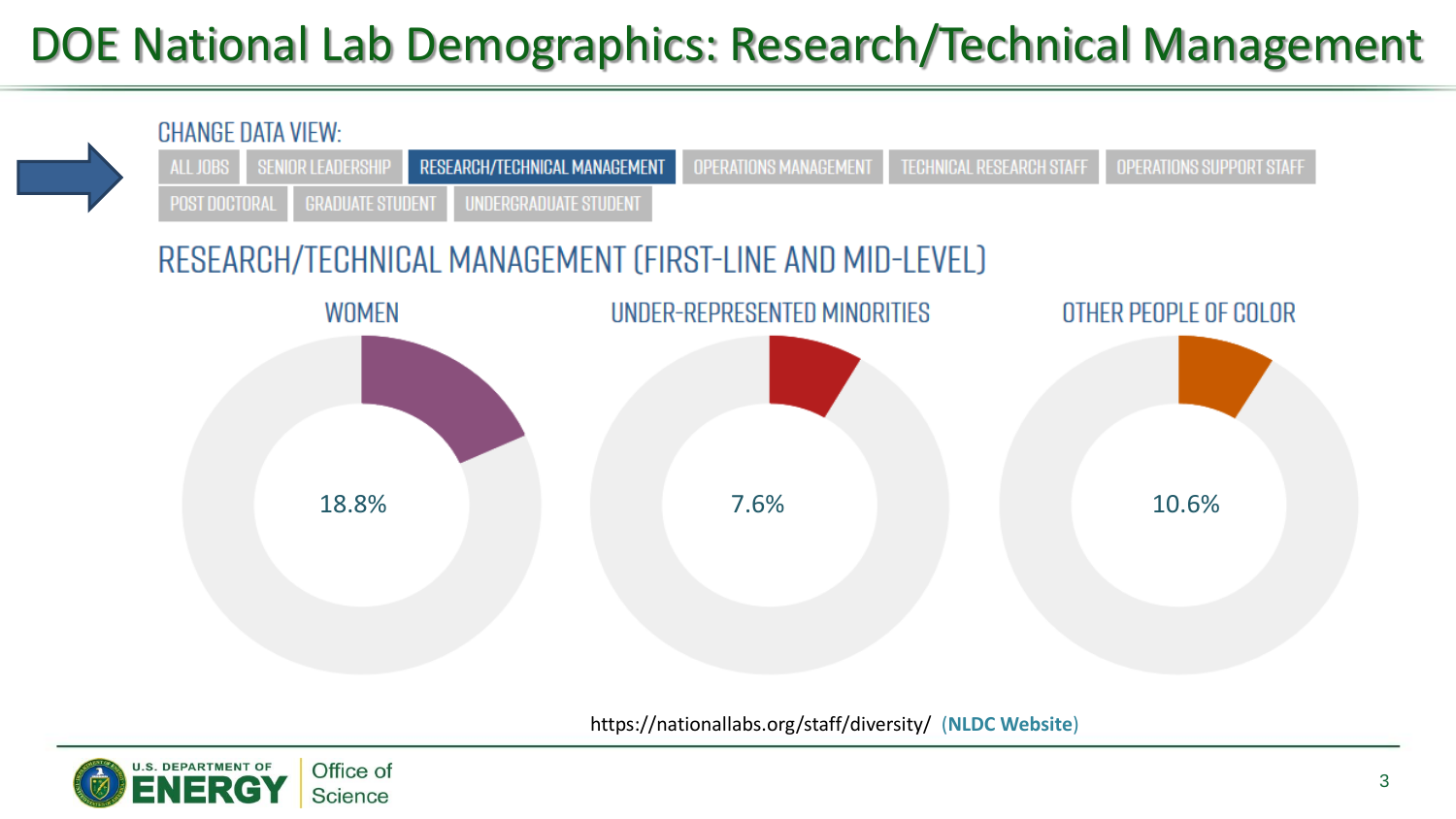#### Challenges

- The processes that the scientific enterprise has used, based on a traditional view of meritocracy, do not address the reality of systemic inequities.
- The ability of institutions and individuals to overcome inequitable access to resources and support *in order to respond to* government-sponsored opportunities.
- The data we have to work with are imperfect.
- Culture change is not easy, it requires leadership and awareness and engagement at all levels.